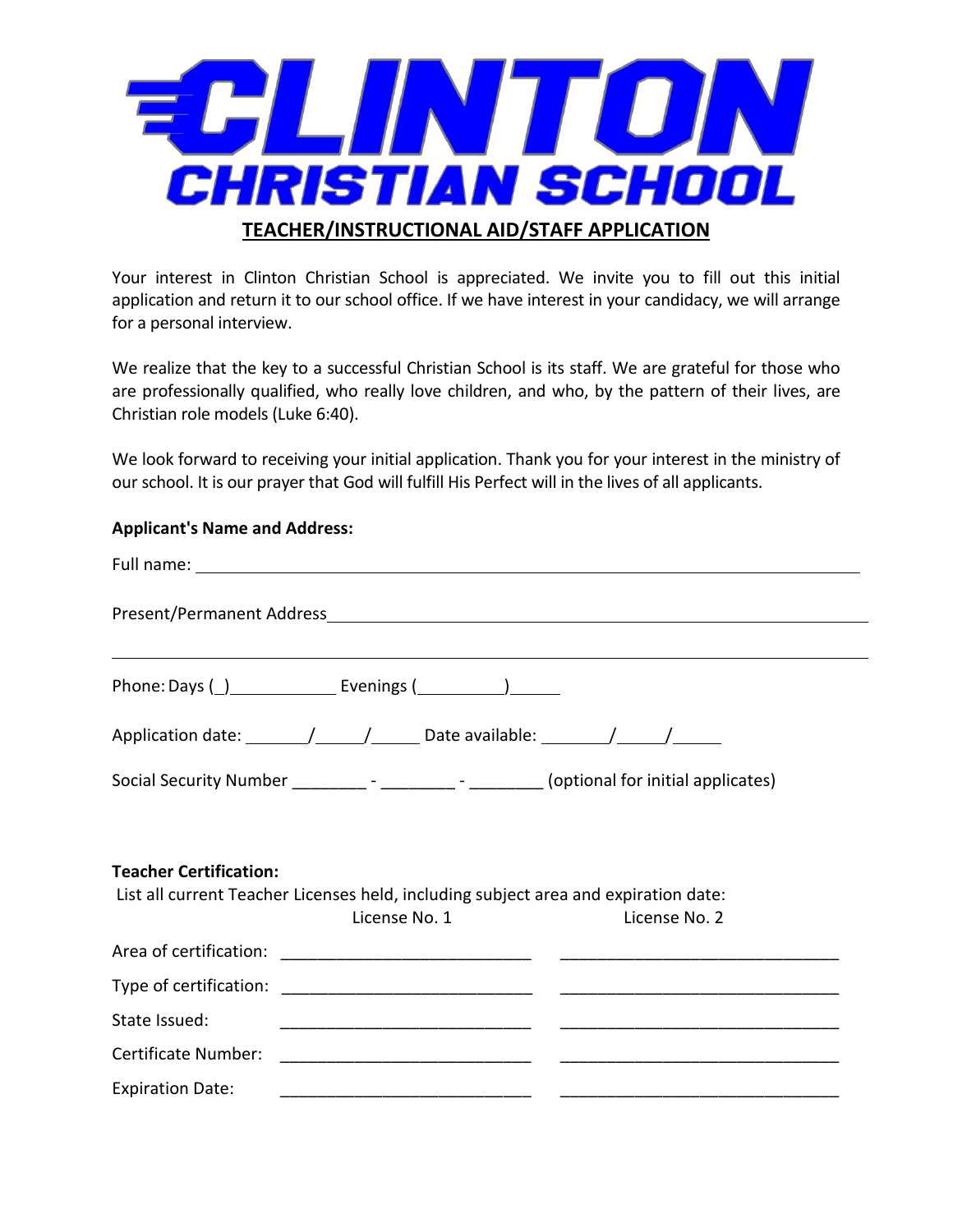## **B. POSITION DESIRED**

Please indicate 1, 2, 3 choice in the parenthesis. Then to the right please indicate the grade or subject in order of preference:

| () Preschool                                                                                                                                                        |                                                        |      |    |        |                                                                                                                                                                                                                               |
|---------------------------------------------------------------------------------------------------------------------------------------------------------------------|--------------------------------------------------------|------|----|--------|-------------------------------------------------------------------------------------------------------------------------------------------------------------------------------------------------------------------------------|
| () Kindergarten                                                                                                                                                     |                                                        |      |    |        |                                                                                                                                                                                                                               |
|                                                                                                                                                                     |                                                        |      |    |        |                                                                                                                                                                                                                               |
|                                                                                                                                                                     |                                                        |      |    |        | () Junior High - (grades 7 &8) - subject area                                                                                                                                                                                 |
|                                                                                                                                                                     |                                                        |      |    |        | () High School - subject area                                                                                                                                                                                                 |
|                                                                                                                                                                     |                                                        |      |    |        | () Instructional Aide - grade level executive contract to the contract of the contract of the contract of the contract of the contract of the contract of the contract of the contract of the contract of the contract of the |
|                                                                                                                                                                     |                                                        |      |    |        |                                                                                                                                                                                                                               |
| Type of employment you are seeking:                                                                                                                                 | Full time ____________ Part time __________ Substitute |      |    |        |                                                                                                                                                                                                                               |
| How did you learn about the position for which you are applying?                                                                                                    |                                                        |      |    |        |                                                                                                                                                                                                                               |
| Please list specific activities or sports which you would be capable of and be willing to direct,<br>sponsor, advise, or coach. (Indicate grade or ability levels). |                                                        |      |    |        |                                                                                                                                                                                                                               |
|                                                                                                                                                                     |                                                        |      |    |        |                                                                                                                                                                                                                               |
| <b>Educational Experience</b><br><b>College or University</b>                                                                                                       | Location                                               | From | To | Degree | Major/Minor                                                                                                                                                                                                                   |
|                                                                                                                                                                     |                                                        |      |    |        |                                                                                                                                                                                                                               |
|                                                                                                                                                                     |                                                        |      |    |        |                                                                                                                                                                                                                               |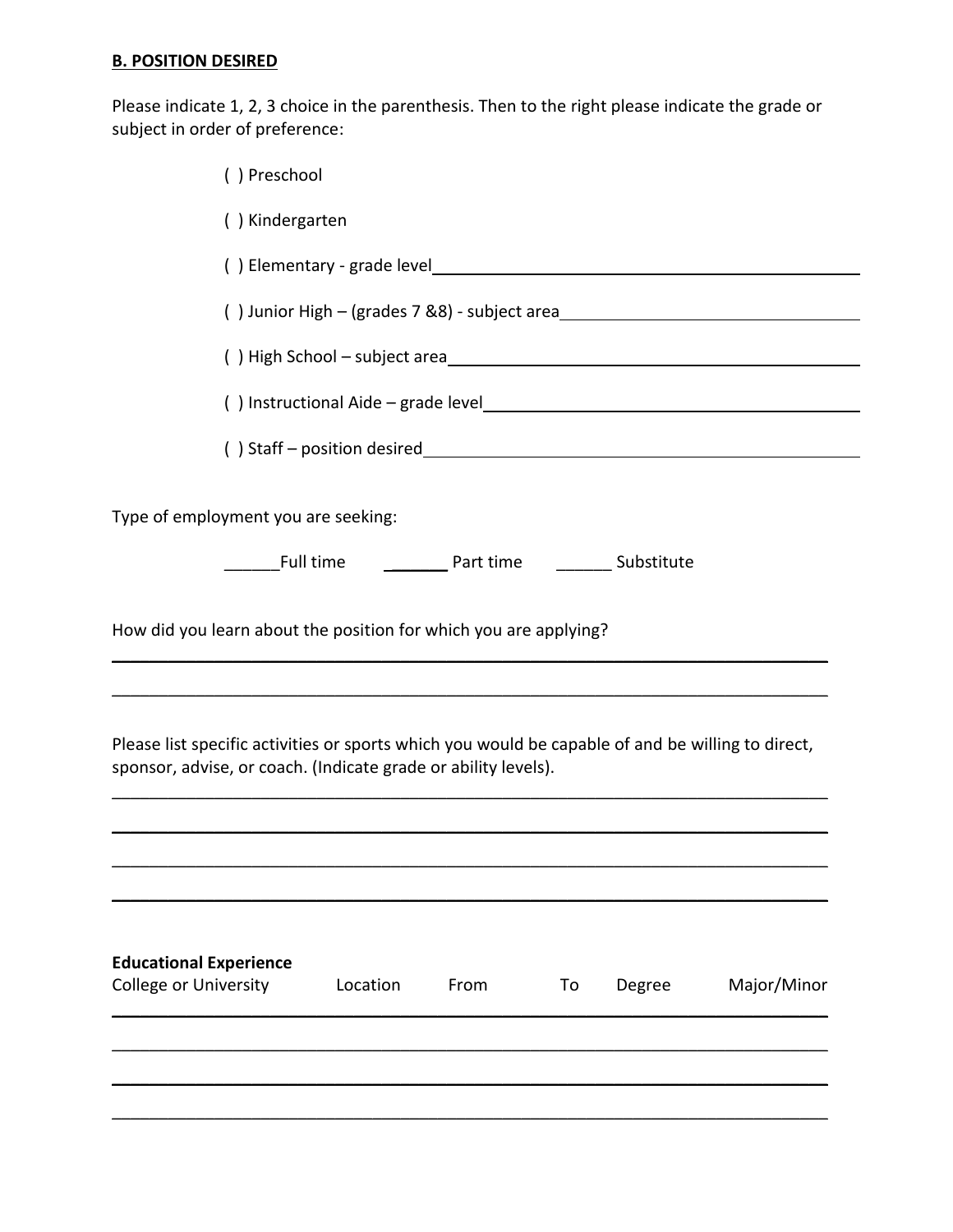## **Teaching/Work Experience**

List all the places you have worked (most recent at top)

| <b>Organization Name</b> | Location | From/To | <b>Position/Grade/Subject Taught</b> |
|--------------------------|----------|---------|--------------------------------------|
|                          |          |         |                                      |
|                          |          |         |                                      |

 $\mathcal{L} = \{ \mathcal{L} = \{ \mathcal{L} = \{ \mathcal{L} = \mathcal{L} \} \mid \mathcal{L} = \{ \mathcal{L} = \{ \mathcal{L} = \mathcal{L} \} \mid \mathcal{L} = \{ \mathcal{L} = \{ \mathcal{L} = \mathcal{L} = \mathcal{L} \} \mid \mathcal{L} = \{ \mathcal{L} = \{ \mathcal{L} = \mathcal{L} = \mathcal{L} = \mathcal{L} \} \mid \mathcal{L} = \{ \mathcal{L} = \{ \mathcal{L} = \mathcal{L} = \mathcal{L} = \mathcal{L} \} \mid \$ 

| Organization/School | Number   | Date  | Date      | Position | Reason for |
|---------------------|----------|-------|-----------|----------|------------|
| Name                | of Years | Began | Concluded |          | Leaving    |
|                     |          |       |           |          |            |
|                     |          |       |           |          |            |
|                     |          |       |           |          |            |
|                     |          |       |           |          |            |
|                     |          |       |           |          |            |
|                     |          |       |           |          |            |
|                     |          |       |           |          |            |
|                     |          |       |           |          |            |
|                     |          |       |           |          |            |
|                     |          |       |           |          |            |
|                     |          |       |           |          |            |
|                     |          |       |           |          |            |
|                     |          |       |           |          |            |
|                     |          |       |           |          |            |
|                     |          |       |           |          |            |
|                     |          |       |           |          |            |

### **Professional References**

Give three references that are qualified to speak of your professional training and experience.

| Name           | Title | Address | Telephone No. |
|----------------|-------|---------|---------------|
| $\mathbf{1}$   |       |         |               |
| $\overline{2}$ |       |         |               |
| 3              |       |         |               |

### **Personal References**

Give three references (no family members or relatives) that are qualified to speak of your spiritual experience and Christian service.

| Name | Title | Address | Telephone No. |
|------|-------|---------|---------------|
| 1.   |       |         |               |
| 2.   |       |         |               |
| 3.   |       |         |               |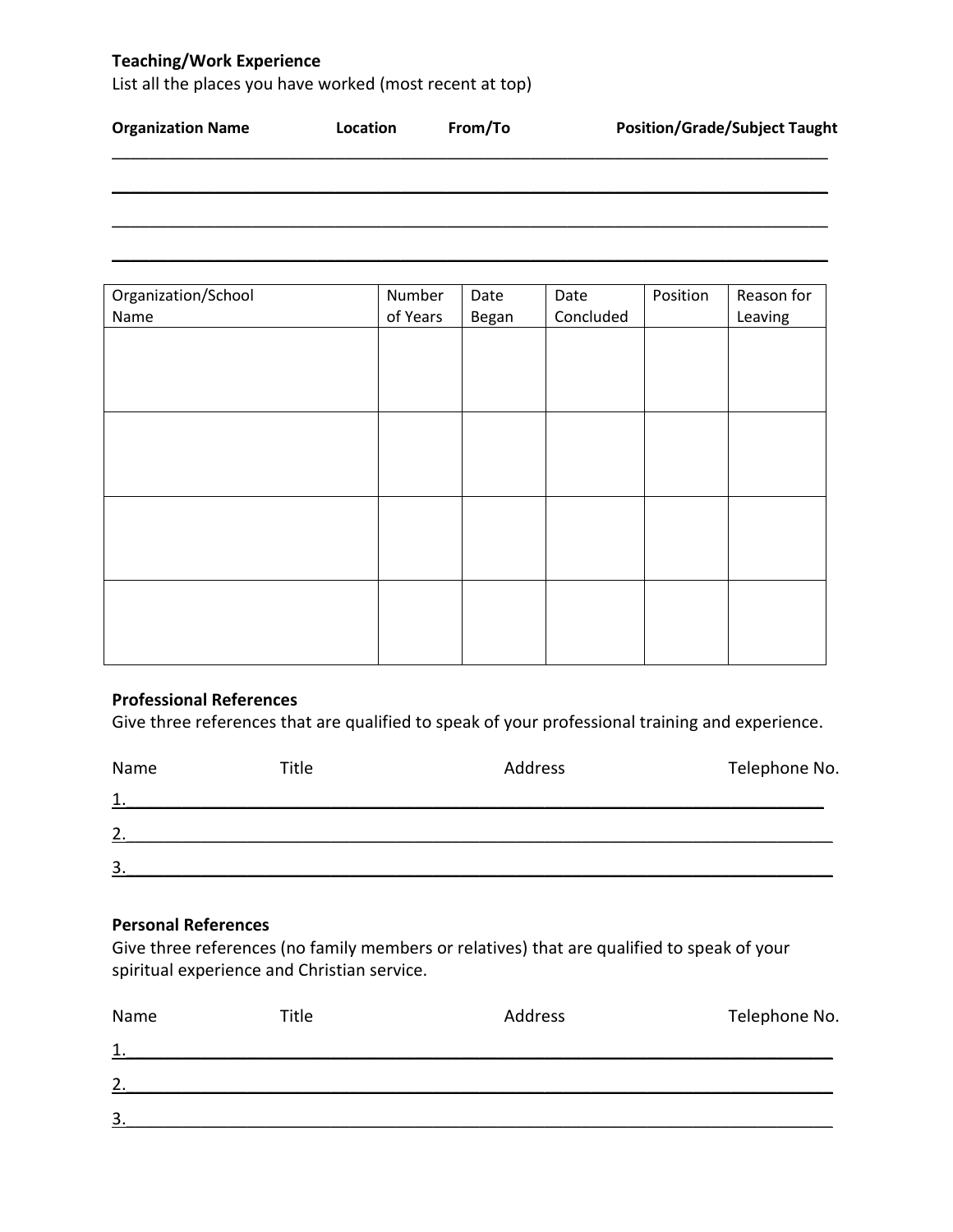Professional Memberships, Organizations, Activities, and Honors:

What do you consider your strongest assets?

What areas have you currently targeted for professional growth?

What do you wish to accomplish as a member of the Clinton Christian team?

Describe the climate you will strive to achieve in your area of influence (work area/classroom).

Describe any unique educational and/or personal experiences, which may distinguish you from other candidates with similar qualifications.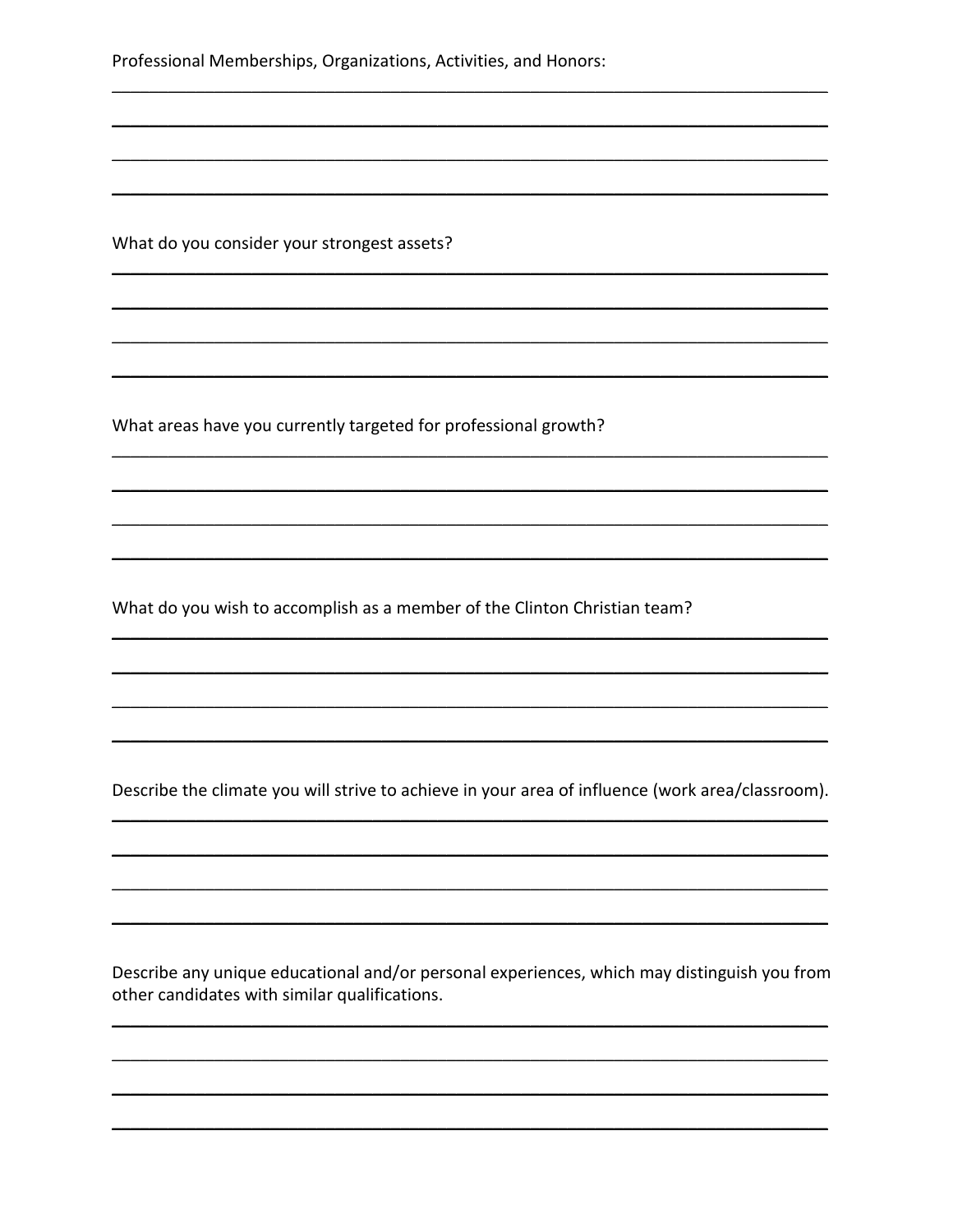Have you ever been terminated from a position or asked to resign by an employer?

Yes

No

| If yes, where_ | Date |
|----------------|------|
| Reason         |      |
|                |      |

Within the last 5 years have you received an unsatisfactory performance evaluation from an employer?

\_\_\_\_\_\_\_\_\_\_\_\_\_\_\_\_\_\_\_\_\_\_\_\_\_\_\_\_\_\_\_\_\_\_\_\_\_\_\_\_\_\_\_\_\_\_\_\_\_\_\_\_\_\_\_\_\_\_\_\_\_\_\_\_\_\_\_\_\_\_\_\_\_\_\_\_\_\_

Yes

No

If yes, please explain

## **Christian Background**

On a separate paper briefly give your Christian Testimony.

### Please carefully read our Statement of Faith and indicate your degree of support:

## STATEMENT OF FAITH

We believe the Bible to be the inspired and only infallible authoritative Word of God. *II Timothy 3:16*

We believe that there is one God, eternally existent in three persons: Father, Son and Holy Spirit. *I John 5:4-6*

We believe in the deity of our Lord Jesus Christ, in His virgin birth, in His sinless life, in His miracles, in His vicarious and atoning death through His shed blood, in His bodily resurrection, in His ascension to the right hand of the Father, and in His personal return in power and glory. *I Corinthians 15:3; I Peter 2:21-24; John 3:26* 

We believe in the absolute necessity of regeneration by the Holy Spirit for salvation because of the exceeding sinfulness of human nature and that men are justified on the single ground of faith in the shed blood of Christ and that only be God's grace and through faith alone are we saved. *John 3:16-19, 5:24; Romans 3:21-30, 5:8-9; Galatians 4:4-7; Ephesians 2:8-10; Titus 3:5*

We believe in the resurrection of both the saved and the lost; they that are saved unto the resurrection of life; and they that are lost unto the resurrection of damnation (condemnation). *John 5:24-29*

We believe in the spiritual unity of believers in our Lord Jesus Christ. *John 7:21-23*

We believe in the present ministry of the Holy Spirit, by whose indwelling the Christian is enabled to live a godly life. *Romans 8:13-14; I Corinthians 3:16, 6:19-20 Galatians 5:22-25 Ephesians 4:30, 5:18*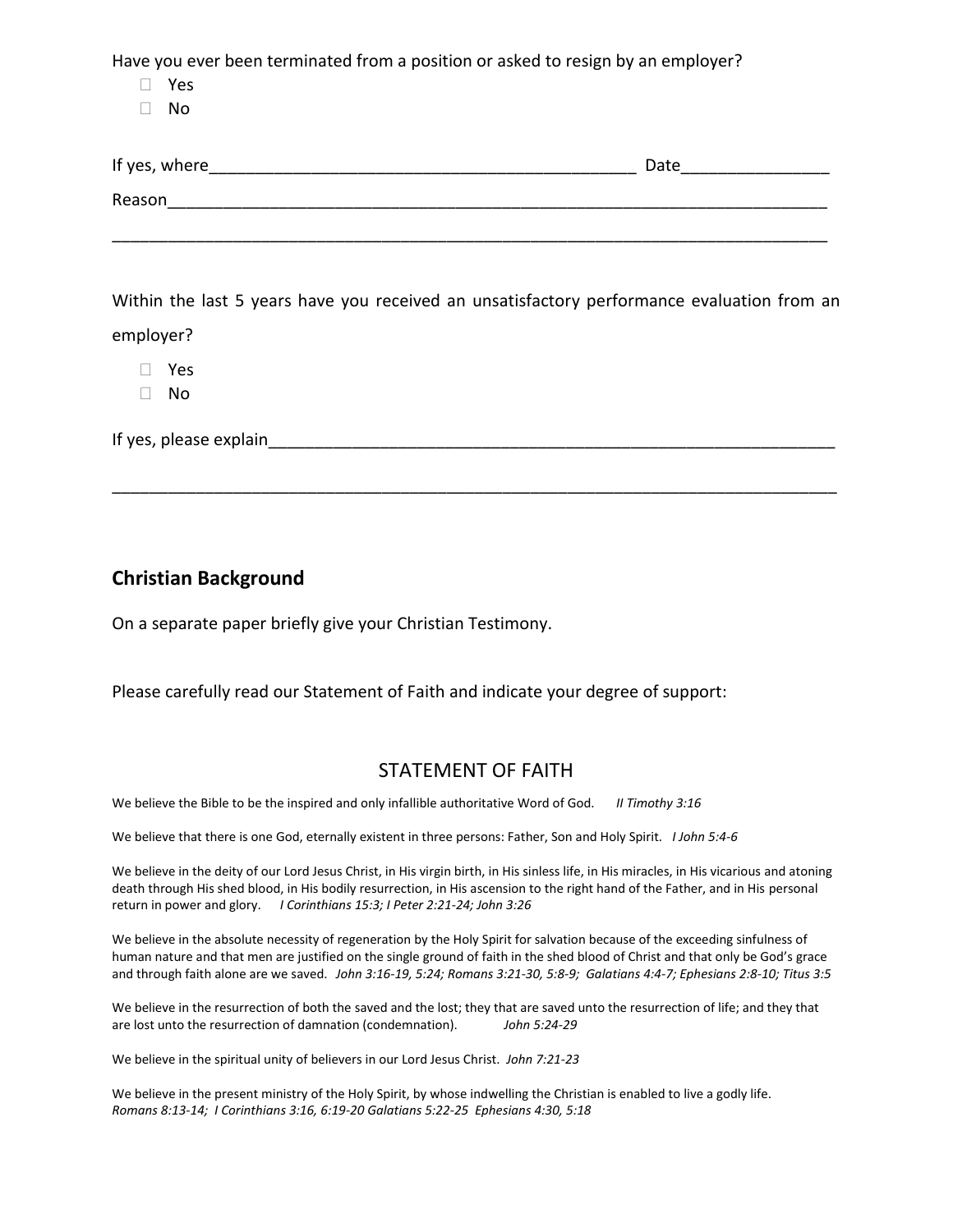We have also adopted the Conservative Mennonite Conference (CMC) 1991 Statement of Theology and the 2009 Statement of Practice. Copies of the Statements are available in our office and on the CMC website.

### **\_\_\_\_I fully support the Statement as written without mental reservations**

**\_\_\_\_I support the Statement except for the area(s) listed and explained on a separate paper.** *(The exceptions represent either disagreements or items for which I have not yet formed an opinion or conviction.)*

Do you believe the Bible to be the ONLY inspired and infallible Word of God, our final authority in all matters of faith, truth and conduct? \_\_\_\_\_\_ YES \_\_\_\_\_\_\_\_\_\_\_\_ NO

Denominational preference\_\_\_\_\_\_\_\_\_\_\_\_\_\_\_\_\_\_\_\_\_\_\_\_\_\_\_\_\_\_\_\_\_\_\_\_\_\_\_\_\_\_\_\_\_\_\_\_\_\_\_\_\_\_

Church that you attend the state of the state of the state of the state of the state of the state of the state of the state of the state of the state of the state of the state of the state of the state of the state of the

Describe your routine of personal Bible study and prayer.

#### Other Questions

- \_\_\_Yes \_\_\_No 1. Are you presently being investigated or under a procedure to consider discharge for misconduct by your present employer?
- \_\_\_Yes \_\_\_No 2. Have you ever been reprimanded, disciplined, discharged, or asked to resign from a prior position?
- \_\_\_Yes \_\_\_No 3. Have you ever resigned from a prior position without being asked, but under circumstances involving your employer's investigation of sexual conduct with another person, mishandling of funds, or criminal conduct?
- Yes No 4. Have you ever been charged with or investigated for physical or sexual abuse of another person?
- \_\_\_Yes \_\_\_No 5. Have you ever been charged with, pleaded guilty or "no contest" to, or been convicted of, any crime involving sexual abuse of any person or any other crime of moral turpitude?
- \_\_\_Yes \_\_\_No 6. Have you ever been convicted of a misdemeanor and/or felony, or a plea of "no contest", or has any court ever deferred further proceedings without entering a finding of guilty or placed you on probation, for any crime?